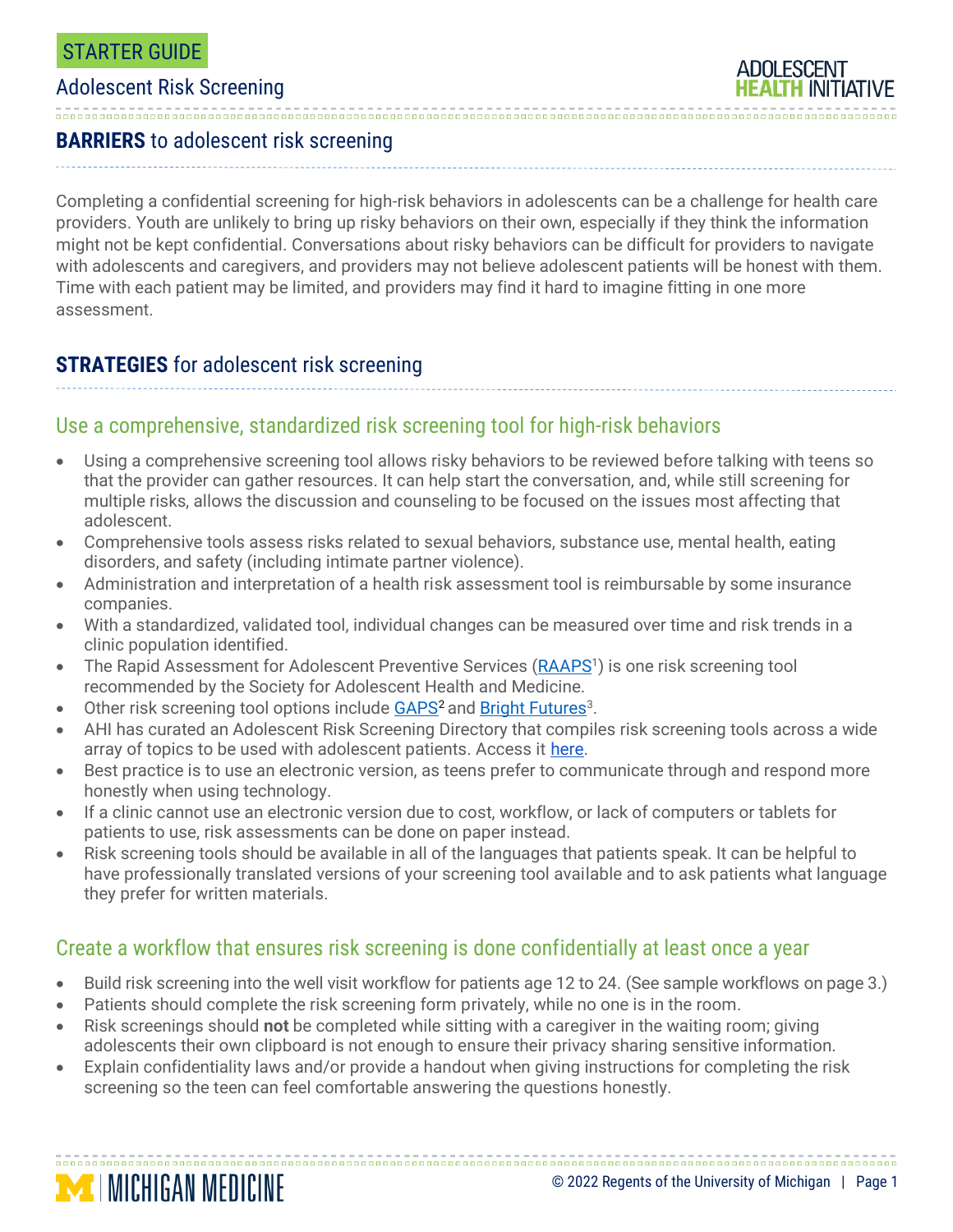# STARTER GUIDE

### Adolescent Risk Screening

- Consider scheduling slightly longer visits with adolescents when possible so they have time to get answers to their questions.
- AHI developed an *infographic<sup>4</sup>* on confidential risk screening than can be posted or shared with colleagues, caregivers, and patients.

## Help caregivers feel like partners in the process

- Send letters home to families before well child visits explaining the following:
	- Allowing teens to use their voice & share their views of their health is an important developmental step.
	- Confidential time alone with teens is standard.
	- Teens will complete a health survey on their own to give them a chance to independently express their views on their health.
	- See sample letter on page 4.

**MINICHIGAN MEDICINE** 

- Provide adolescents and caregivers handouts at check in so that caregivers know to expect that confidential time will be spent with their child and both parties know about minor health care rights.
- Consider using a questionnaire for caregivers in addition to an adolescent questionnaire.
	- A caregiver questionnaire can get important information from caregivers to supplement information provided by the adolescent patient and provide caregivers with a task to focus on while their adolescent completes the risk assessment tool.
	- The Children's Clinic created this [parent questionnaire](http://www.umhs-adolescenthealth.org/wp-content/uploads/2017/06/adolescent-parent-questionnaire-tcc.pdf)<sup>5</sup> to accompany thei[r adolescent questionnaire](http://www.umhs-adolescenthealth.org/wp-content/uploads/2017/06/adolescent-questionnaire-tcc.pdf)<sup>6</sup>.
	- Encourage open communication between teens and caregivers after completion of the questionnaires.

## Make sure all providers and staff members know confidentiality laws and limitations

- Setting clear expectations minimizes confusion for families, improves communication with adolescents, and decreases teens' uncertainty about what can and cannot be managed confidentially.
- Have front desk staff systematically confirm the preferred method for communicating with each adolescent patient.
- Consider allowing adolescents to choose a password to confirm that providers/staff are talking with the right person when they call to discuss results.
- Be sure adolescents understand that if they use private insurance, and Explanation of Benefits (EOB) will be sent home to their caregivers, detailing services received even if services were requested confidentially.
- Keep lists of clinics where patients can receive confidential care on a free or sliding scale, like schoolbased health centers, Planned Parenthood, and local health departments.
- Establish connections with local pharmacies to ensure adolescents' confidentiality will be respected there; ask the pharmacist to call the clinician (not the caregivers) with questions about teens' prescriptions.
- AHI has a menu of Spark mini-trainings on Adolescent Confidentiality that can be used to educate staff. [Check to see if your state is included in the list](https://www.umhs-adolescenthealth.org/improving-care/spark-trainings/confidentiality-laws/) or contact AHI to have one created.

## Make staff aware of at-risk populations and how they can respond

- Some adolescents, including those in foster care, homeless shelters, juvenile detention centers, and substance abuse programs have higher rates of risk-taking than other adolescents.
- Develop protocols for risk intervention and referral, particularly for patients disclosing self-harm, suicidal ideation, or abuse, keeping in mind your state's confidentiality and mandatory reporting laws. This quide from the University of Washington provides guidance on developing protocols for psychiatric emergencies.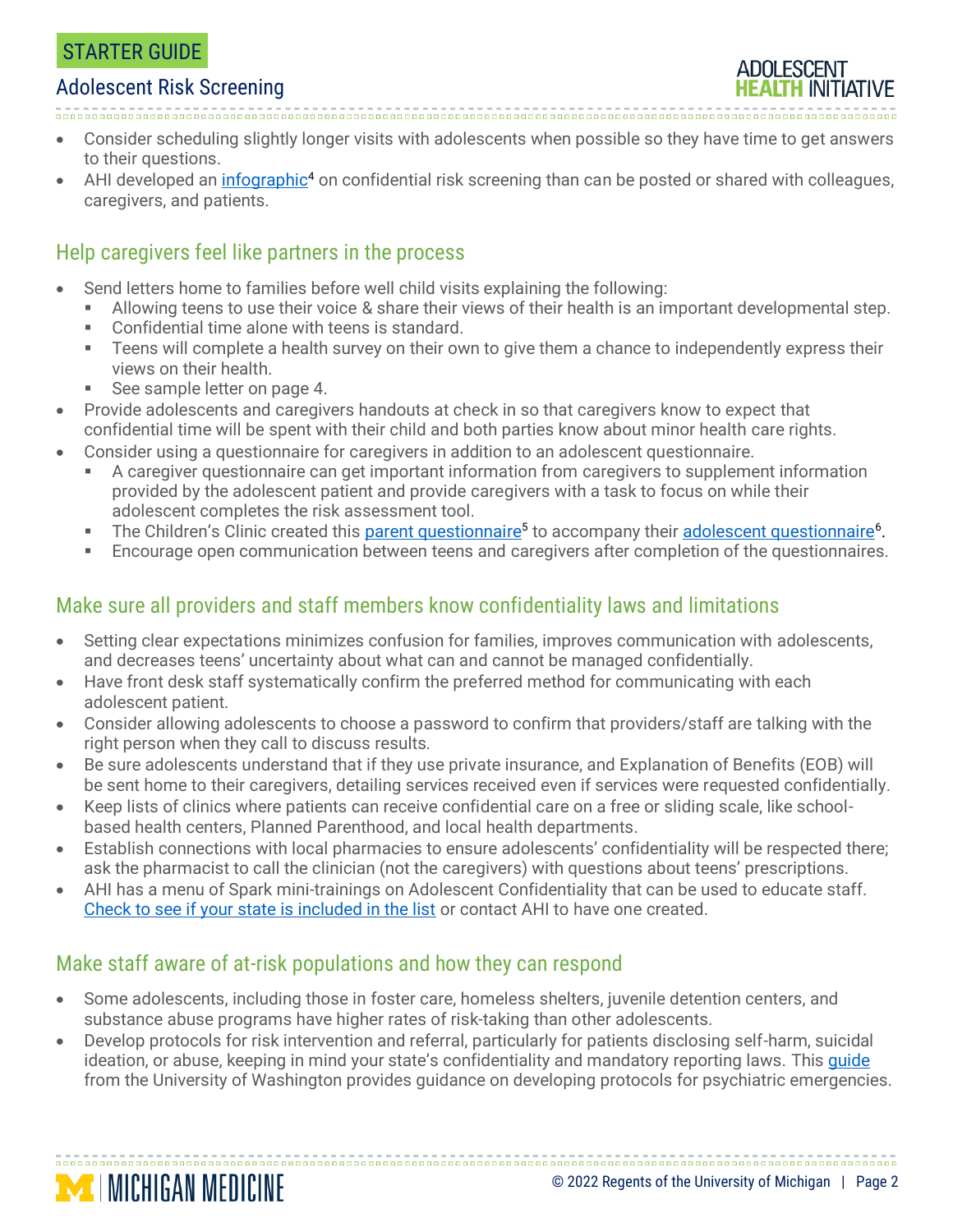#### Adolescent Risk Screening

## SAMPLE WORKFLOWS FOR CONFIDENTIAL RISK SCREENING

# Workflow 1:

- 1. Front desk staff gives the caregiver a letter/handout explaining confidential time with adolescent patients.
- 2. MA calls patient and explains to caregiver, "I'm going to take your child back to get their vital signs and have them complete a brief health survey, and then I'll bring you to the room before the provider comes to see them."
	- a. MA can explain that "We ask teens to complete the health survey on their own so they can share their own views on their health." If there is caregiver push-back, MA rooms the patient without doing risk screening, and the provider can address the issue.
- 3. MA rooms the patient, has them complete the risk screening tool, and brings the results to the provider for review. MA then gets the caregiver from the waiting room.
- 4. Provider meets with the caregiver and patient then asks the caregiver to step out at the end of the visit for confidential time. Provider then reviews risk screening with the patient.

**Limitations of this workflow:** Caregiver is asked to not be present twice and has to go back and forth between the waiting room and patient room.

# Workflow 2:

**MICHIGAN MEDICINE** 

- 1. Front desk staff gives the caregiver a letter/handout explaining confidential time with adolescent patients.
- 2. Front desk staff or MA brings the patient to a private area in the waiting room (e.g., a kiosk) to complete their risk screening. Staff instructs the patient to return the risk screening directly to the front desk staff when they are finished (if on paper) or submit electronically (if on a tablet).
- 3. When risk screening is completed, provider receives it for review (either from staff or electronically).
- 4. MA calls the patient and caregiver back, and the provider meets with both together.
- 5. Provider then asks the caregiver to step out for confidential time with the patient, then reviews the risk screening results with the patient alone.
- 6. MA brings the caregiver in from the waiting room for the remainder of the visit.

**Limitations of this workflow:** May be hard to create a truly private space in the waiting room and for the patient to successfully hand a paper form directly back to the front desk.